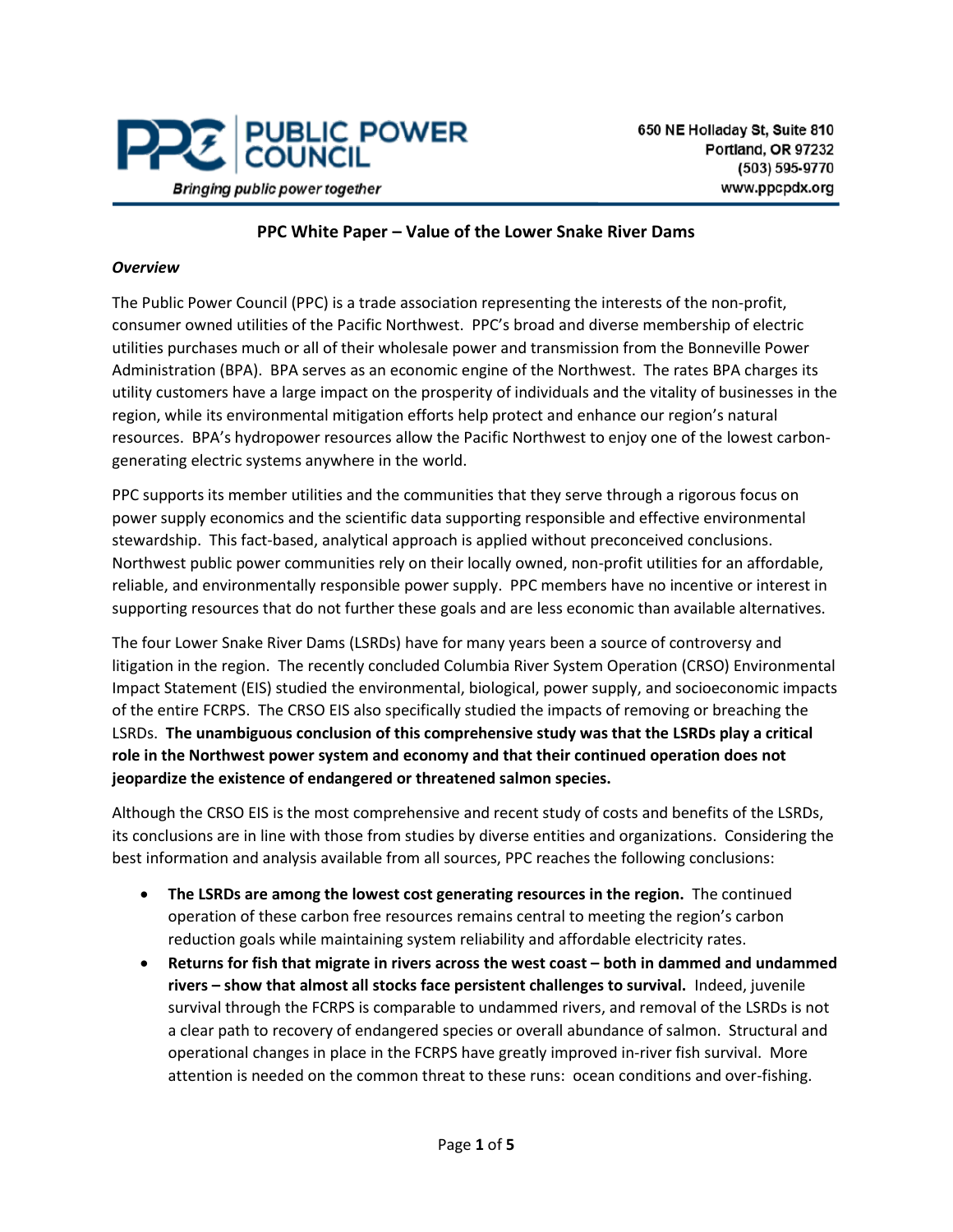• **"Solutions" that seek to transfer the economic consequences of changing LSRD operations to a subsection of the region are not sustainable.** Any collective effort to address regional resources must be based on equitable regional cost responsibility. Public power cannot continue to solely bear ever-increasing costs of mitigation efforts that extend well beyond the impact of hydropower operations.

Each of these conclusions is examined in further detail below.

## *Power Supply Economics of the Lower Snake River Dams*

The four LSRD hydroelectric projects are a crucial component of BPA's low cost, carbon-free power supply to public power and the Northwest as a whole. Every thorough study on this topic has shown uniformly that removal of the LSRDs would result in some combination of massive increases to regional power supply costs, increases in carbon emissions, impacts on other critical areas of the economy and increased risk of blackouts. In addition to the CRSO EIS, this includes work by PPC, the Northwest Power Planning and Conservation Council, the Northwest Power Pool and Public Generating Pool (via E3 consulting), Northwest Energy Coalition (via Energy Strategies consulting), Northwest River Partners (via EnergyGPS consulting), and BPA.

The power system value of the LSRDs comes through a combination of substantial carbon-free energy, operating reserves, and ramping capability to help prevent blackouts and integrate other renewable resources. The four projects produce an average of about 1,000 aMW of energy each year (about the average load of Seattle), well over 2,000 MW of sustained winter peaking capability, and one quarter of BPA's total reserves holding capability for most of the year. The levelized incremental cost of this power is approximately \$12 per MWh, or about \$100 million per year. In contrast, based on the latest information from the Northwest Power and Conservation Council, the levelized costs of new wind and solar would be at least 2-3 times higher – and neither of these resources have the operational attributes of the LSRDs that support grid reliability, integration of other renewables, and load following capabilities.

Some dam removal advocates incorrectly cite operational costs of the LSRDs as reason for removal without accounting for the costs of replacement power. Given the accelerating pace of state-policy driven retirements of thermal resources, such as coal, and a paucity of additional cost-effective energy efficiency opportunities beyond what utilities are already pursuing, the capability of the LSRDs would need to be replaced in their entirety to avoid increasing the regional risk of blackouts in coming years at substantial cost and reliability risk.

The CRSO EIS analyzed the power system cost of LSRD replacement using regionally vetted analytical tools and cost assumptions. Replacing the output of the LSRDs with new carbon free resources would cost at least \$800 million annually with a portfolio of 3,306 MW of solar, 1,144 MW of wind, and 2,515 MW of storage products. For context, this would represent over \$9 billion in net present value over 25 years at an 8% cost of capital. This also assumes, with little or no certainty, that this unprecedented level of storage would be physically feasible to operate to provide grid reliability. Additionally, building these resources would have its own environmental impacts in terms of massive land usage, extraction of the underlying raw materials, transportation of components and industrial production.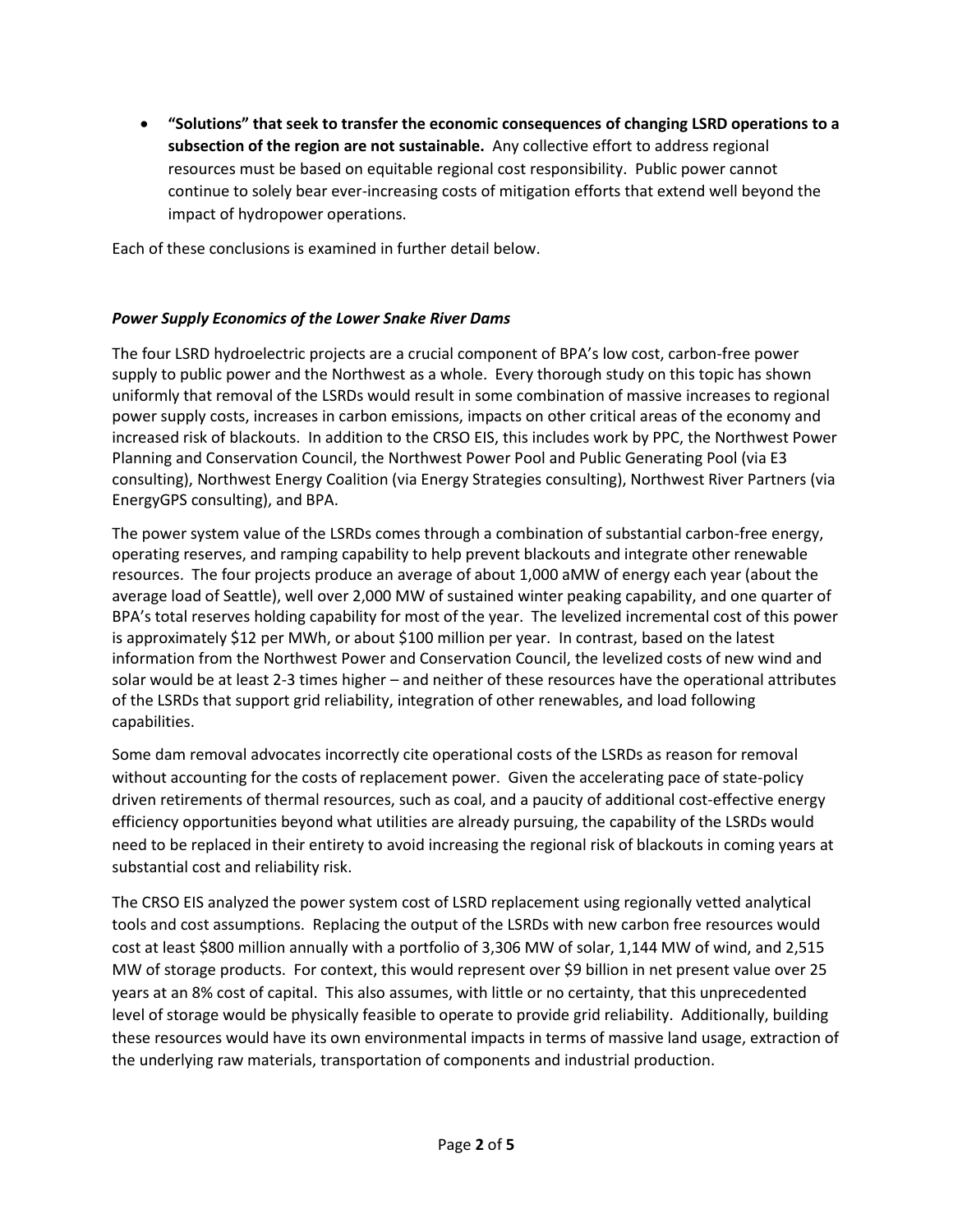It may be possible to replace the output of the LSRDs at lower cost than wind, solar and storage, but this would require using thermal resources, most likely in the form of new natural gas generation. While potentially lowering the cost of replacement, this would unnecessarily increase regional greenhouse gas emissions and run counter to state environmental policy. The lowest cost thermal replacement portfolio would still have a net cost of hundreds of millions of dollars annually relative to the continued operation of the LSRDs.

Given these facts, dam removal advocates arguing that there is a net economic benefit to removing the LSRDs have relied on misinformation or "non-use benefits" derived from faulty application of unscientific and contentious "stated preference" polling analysis. Under this type of analysis, residents are asked to state a dollar value that they would pay for an outcome, such as a "free flowing" Lower Snake River which is then imputed to the entire population of the region. This type of analysis is, at best, highly controversial economically and no study has applied it to the LSRDs with anything approaching accepted best practices.

# *LSRDs and Willamette Valley projects: A contrast built on fundamental differences*

PPC is not dogmatic in analyzing the value of FCRPS resources. For example, the economics of the Willamette Valley hydropower system are in clear contrast to the LSRDs. The total Willamette system produces only about 184 aMW in an average year, less than 4% of the FCRPS, and does not provide within-hour operational flexibility. The long-term levelized cost of generation for the Willamette system was projected in 2019 at about \$31 per MWh, with certain projects much higher than this average and likely to increase further as a result of additional costs or operational changes. While the LSRDs substantially contribute to system reliability and keep rates low, many Willamette Valley projects add upward pressure to rates. For this reason, PPC has strongly advocated for reexamination of cost allocations between the authorized uses of the projects and a study of deauthorization of commercial power production at the highest cost Willamette Valley projects of Cougar, Detroit and Big Cliff.

## *Fish and Wildlife Implications*

Public power is committed to scientific, cost-effective mitigation for the impacts of the operations of the federal hydro system. From a financial perspective, costs related to fish and wildlife mitigation typically comprise a quarter or more of BPA's power rates. Today, public power funds nearly 70 percent of the agency's overall costs and 80 percent of its power costs. Without stable funding from Northwest consumer-owned utilities, there will be uncertainty for essential Northwest programs, including the world's largest fish and wildlife mitigation program. This investment has yielded tangible results both in terms of juvenile survival and adult salmon returns.

Although there are impacts to fish and wildlife from the hydro system, removal of the LSRDs is not a clear path to recovery for endangered species or overall abundance of salmon. The LSRDs are built to facilitate fish passage and actually achieve spring juvenile survival at 96% and summer migrating fish survival at 93%, meeting or exceeding performance standards. Academic studies have shown that fish survival through the federal hydro system is comparable to undammed rivers such as the Peace River in British Columbia. The LSRDs also affect only 4 of 13 ESA listed salmon species and impound a relatively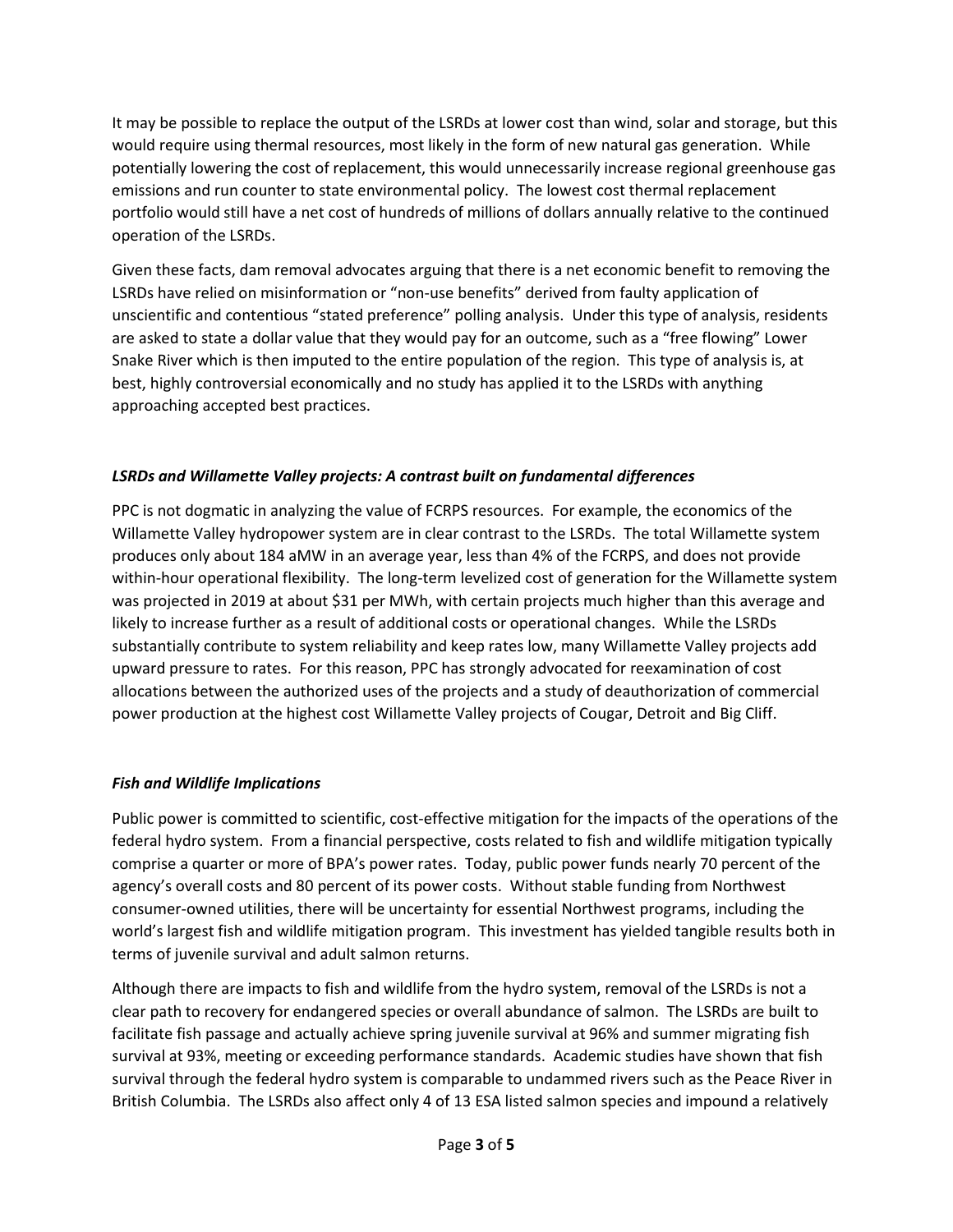limited amount of historic habitat. The operation of the LSRDs also has little if any impact on orca populations. NOAA fisheries finds in the 2020 Biological Opinion that continued operation of the LSRDs does not adversely affect Southern Resident Killer Whales (SRKW) "because increased prey availability through CRS-funded hatchery production more than offsets any negative effects on SRKW prey base caused by the proposed hydrosystem operations and maintenance."

The federal hydro system, including the LSRDs, ultimately affect a relatively small portion of the salmon lifecycle. Leaving commercial and sport salmon harvest aside, the dominant factor in adult salmon returns and abundance is ocean conditions. Unfortunately, climate change is creating an increasingly hostile ocean environment for West coast salmon. New research shows climate change driving equally precipitous declines in salmon populations across the entire West coast for both dammed and undammed rivers. Our best hope of reversing the decline in ocean conditions is to reduce carbon emissions. Removing 1,000 aMW of carbon-free power seems at odds with this conclusion, particularly with increasing pushes to electrify significant additional areas of the economy such as transportation.

# *Solutions Going Forward*

Sustainable solutions to salmon recovery must take a comprehensive approach that considers all the factors affecting stocks. While hydropower is one factor, other factors such has harvest, habitat and hatchery conditions – also known as "The All-H" approach to salmon recovery – must be addressed. Impacts from predation must be managed and ocean conditions better understood. The best available evidence and science shows that the LSRDs are not a substantially limiting factor in salmon recovery or abundance.

The incredible power supply value that the LSRDs provide through low cost, carbon free energy, flexibility, and the capability to integrate other renewables must be fully considered in regional discourse going forward. The flexible capacity that the LSRDs provide will only increase in demand and value as state and federal legislation, policies and economic or societal factors drive the further retirement of fossil-fueled base load resources and replace them with intermittent renewable generation. The LSRDs are a key part of reliable and affordable grid operations and cannot be replaced at low cost by intermittent renewable resources. The value of capacity and reliability of the power produced by these hydropower projects must be properly accounted for. Further, the economic, environmental and air quality value of the LSRDs is not limited to power supply and includes navigation, transportation, and water supply benefits – additional aspects that were also carefully evaluated in the federal government's EIS process.

Public power remains committed to mitigating its fair share of the impacts of operating the LSRDs on fish and wildlife. Over many years, this has included substantial investments at the hydro projects themselves as well as funding of numerous off-site improvements to habitat throughout the region. Mitigation must be grounded in science, cost effective, and have a clear nexus with hydro system operations. As well, public power cannot solely bear ever-increasing costs of mitigation efforts that extend well beyond the impact of the hydropower system to provide broader social and environmental benefits.